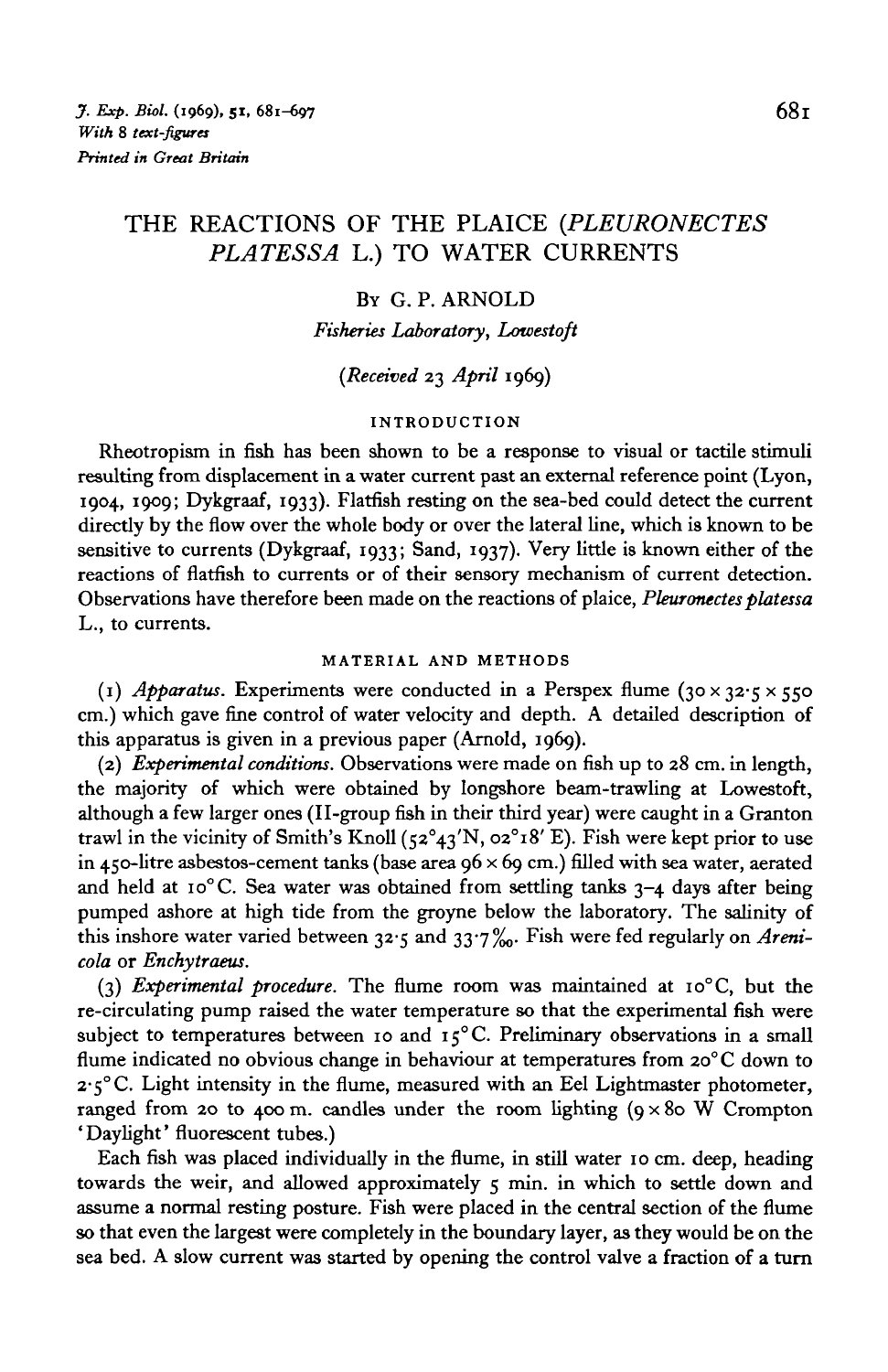and was increased in small steps until the fish turned to head into the current. If the fish was still, 2-3 min. were allowed at each valve setting, longer if it was active. Subsequently, the velocity was increased by larger steps (approximately  $\varsigma$  cm./sec.) until the fish was displaced. All movements made by the fish were recorded together with the current speed which was measured at the point in the flume where the fish was lying. To allow for the increase in height of the ocular surface from the bottom (that is, the width of the fish) with length, and the decrease in velocity across the boundary layer on the bottom of the flume, the velocity of the current was measured at the level of the top of the operculum. This is the highest constant point of the fish, because although the eyes frequently project further they are highly contractile. The height of the operculum was measured by using the optical instrument on its moving table as a cathetometer. The field of view of the telescope was then confined to this level by clamping a slotted plate to the side of the flume; 3 mm. wide slots were used for measurements in the boundary layer. At low velocities (less than about  $\varsigma$  cm./sec.) a velocity gradient across the slot was seen through the telescope. The measurement was then made at the centre of the slot by fixing the eye on the horizontal scale of the graticule. Particles at this level appeared stationary while those above and below travelled across the field of view in opposite directions. At higher velocities this gradient was not perceptible, but the sinuous paths of the particles made determination of the null point more difficult than in the main stream, where they were primarily rectilinear, and inevitably reduced the accuracy of the measurements. The scale of the optical instrument was read to the nearest half-division which equalled  $\zeta \mu A$ . The heights of the centres of the slots above the bottom of the flume varied with the length of the fish as follows: ". , . \_, TT , r 1

| Fish length | Height of slot |
|-------------|----------------|
| (cm.)       | (cm.)          |
| 5-9         | o٠ς            |
| $10 - 14$   | 1.O            |
| $15 - 24$   | 1.5            |
| $25 - 30$   | 20             |

**25-30 20** The description of the behaviour given below is based on observations of 60 fish made at various times during 1966 and 1967; 35 more were used in November and December 1968 to complete the data on the relation between behaviour and current speed. All observations were made during the daytime, and the fish were subject to the natural 24-hr. light cycle prior to the experiments. Most observations of behaviour the natural 24-hr, light cycle prior to the experiments. Most observations of behaviour were made with fish on a hard I erspex bottom although a few are described of small<br>Celega a could hel fish on a sand-bed.

#### **BEHAVIOUR**

#### (1) *Descriptive terms*

Viewed from above, the plaice is rhomboidal in shape and the outside margins of the dorsal and anal fins form shallow triangles with the longitudinal axis of the body as a base line (Fig. 1). The fin rays project out from the body approximately normal to its edge, except for the extension of the dorsal fin under the head where they project vertically down. In front of the apex of each triangle the distal ends of the rays project beyond the web of the fin and are hooked backwards; behind it the remaining 30 rays or so have no hooks and barely project at all. The upper surface of a resting flatfish may be anatomically either its right or left side according to species. To avoid confusion,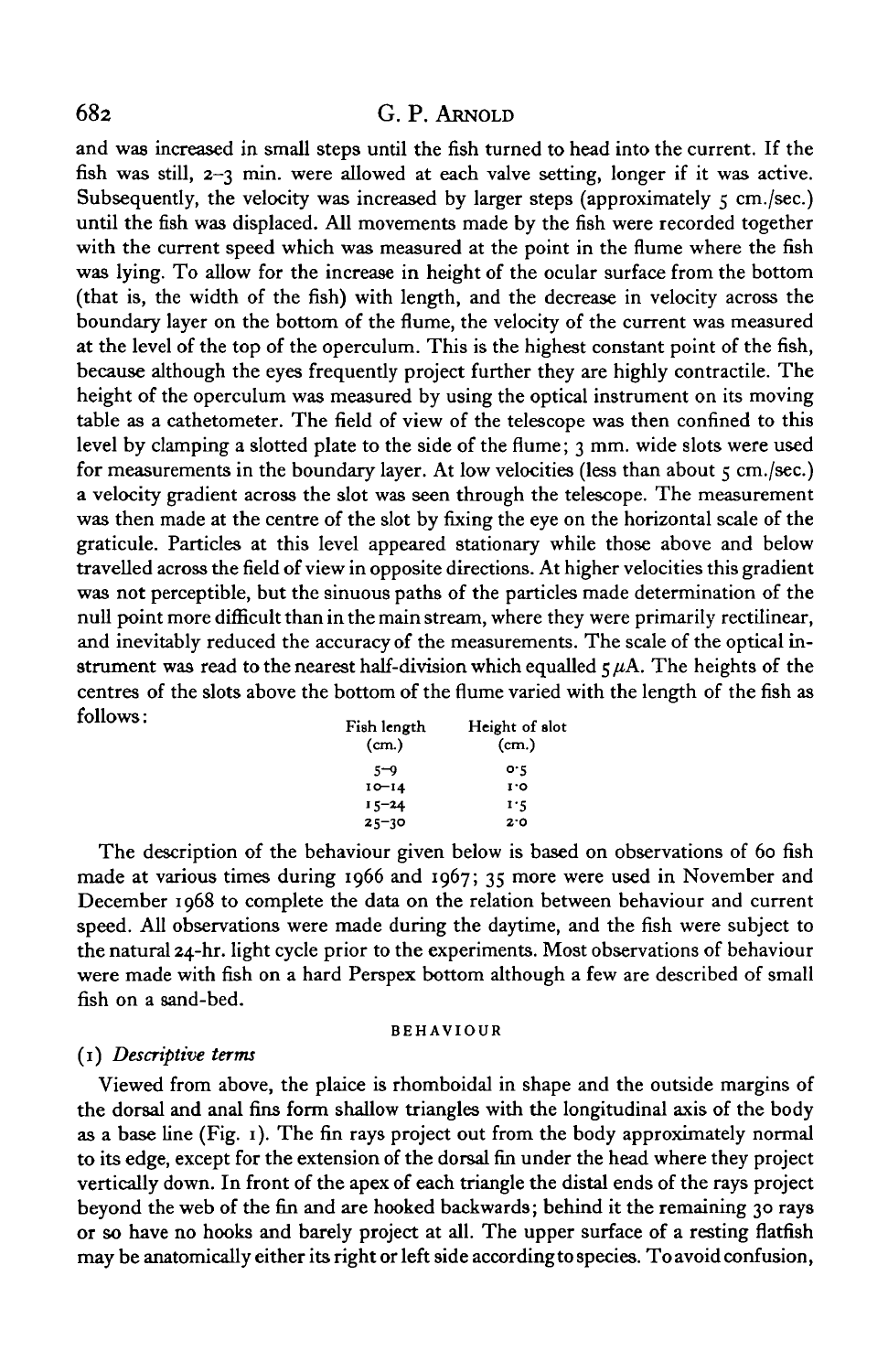therefore, the upper and lower surfaces are described as ocular and eyeless respectively (Traquair, 1865); in the plaice the ocular surface is the right side. The opercula and the paired fins are described in the same way.

First-year plaice (1.8-9 cm. long) are described as O-group fish, second-year  $(8-18$  cm.) as I-group, third-year ( $> 18$  cm.) as II-group and so on.



Fig. 1. Outline drawings of plaice to show difference between *(a) resting posture* and (6) *clampcd-dovm posture.*

#### (2) *Behaviour in still water*

Most plaice were observed to lie at rest on a hard transparent substrate with the eyeless surface touching the bottom and the pectoral fin folded flat. The tail was usually spread with the bifurcated distal ends of the rays visible. The ocular pectoral fin was folded down on the body with the rays closed, and the ocular pelvic fin was similarly furled; the pelvic fin of the eyeless side was expanded or retracted. Respiratory movements were very slight with usually only the opercular valve on the ocular side showing any rhythmic movement.

The burying movements appeared to be very similar to those of the sole *(Solea vulgaris),* in which several vigorous beats of the head against the sand are accompanied by a lateral wave of muscular contraction travelling back down the body and vertical movements of the marginal fins which throw sand over the ocular surface (Kruuk, 1963)-

## (3) *Behaviour in currents on a smooth Perspex bottom*

The behaviour observed could be divided into four stages which succeeded one another with an increase in current velocity.

*Stage* 1. *Generally no response.* (Approximately 0-8 cm./sec.). Most fish showed no response as the current was started, remaining in the still water posture. Occasionally, a raised fin margin was lowered and, rarely, there were a few isolated beats of the dorsal and anal fins. There was no noticeable increase in respiration rate, nor was any melanophore reaction or eye nystagmus observed.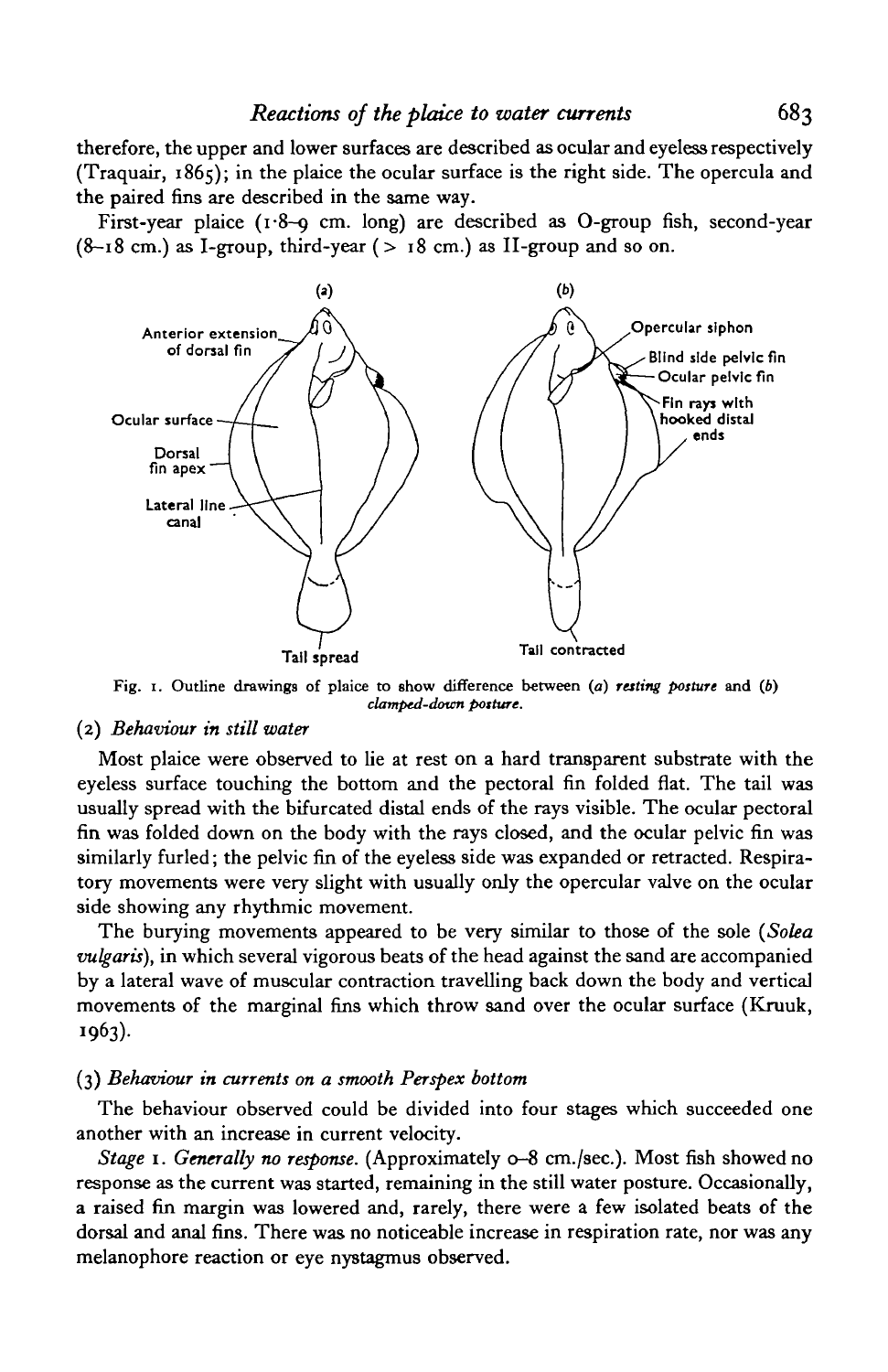*Stage* 2. *Head upstream orientation.* (Approximately 0-8-30 cm./sec.). As the current was increased, most fish turned to head upstream, generally without leaving the bottom and accomplishing the turn by movements of the fins and tail. This initial turn is described as the orientation threshold. Some fish remained heading upstream while the current velocity was increased, but most turned about freely over a range of velocities, even heading downstream again. In this last orientation, the ocular pectoral fin and the extreme tip of the tail were often raised by the current. Because of this change in orientation, stage 2 has been subdivided into two phases: (a) in which the free movement occurred and *(b)* the subsequent stage at higher velocities when the fish no longer voluntarily changed its heading.



**Fig. 2. Sketches (from photographs) of (a)** *raised fin posture,* **showing region of dorsal and anal fins involved in** *posterior fin-beating response* **and partially-erect ocular pelvic fin; (6)** *archedback posture* **with central areas of marginal fins raised and ocular pectoral fin erect.**

*(a)* (Approximately 0-8-20 cm./sec.). When heading into the current, the tail was usually closed and the margins of the fin rays closely opposed to the bottom. Burying movements often occurred, particularly after a fish had moved or changed its orientation, and after these a *clamped-dovm posture* was observed. The marginal fin rays were pressed tightly against the bottom and, with the exception of the last two or three, those behind the apex were directed forwards, thus changing the outline of the fish (Fig. *ib).* The *clamped-dovm posture* did not always occur during this stage and some fish would lie still with parts of the fin margins raised off the bottom (Fig. *2a),* giving occasional beats of the posterior parts of the fins. The respiratory movements of the mouth and the ocular operculum increased markedly both in amplitude and frequency.

*(b)* (Approximately 20-30 cm./sec.). Burying movements and the *clamped-dovm posture* occurred more frequently with an increase in current velocity. A *posterior finbeating response,* which had appeared sporadically in the first phase of the stage, occurred more often, becoming nearly continuous at higher velocities. The posterior regions of both dorsal and anal fins were involved; a wave produced by successive movements of the fin rays travelled backwards along each fin from the apex to the tail. If the fish was heading along the axis of the current, the beating of the two fins was symmetrical and synchronized, but if it was heading diagonally across the axis then usually only the downstream fin showed the response (Fig. 3). As the current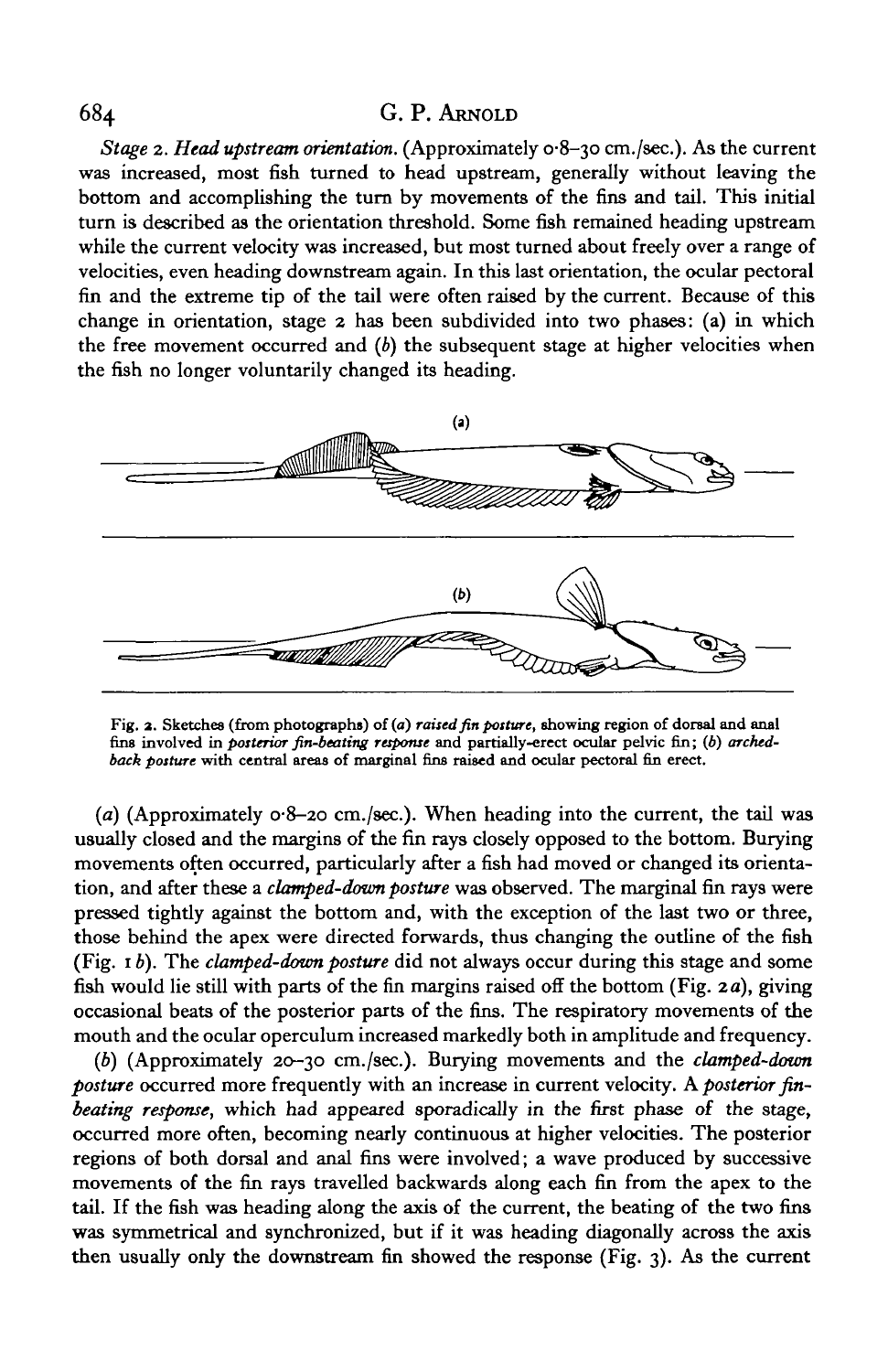was further increased, the fish developed an *arched-back posture* (Fig. 26). At rest, the back of a plaice slopes gradually down from the operculum to the tail and the same profile was seen in fish which had just settled in a fast current. After a few minutes the caudal half of the body gradually rose until the back was almost level for two-thirds of the distance behind the pectoral fin. The inner margins of the dorsal and anal fin were raised so that the fin rays arched steeply up from their tips; some fish raised the margins of the fins at the apex, but this was usually in phase *(a)* when this posture also occurred occasionally. Most fish showed a strong *posterior fin-beating response* when this posture was developed and after several strong beats returned to the *clamped-down posture.* Fin erection was another feature of this stage but varied considerably from one fish to another. One individual kept its ocular pectoral fin erect all the while it was in the current and the fin was turned on its base by the current according to the direction in which the fish headed. The ocular pelvic fin was spread frequently by most fish. It was held parallel to the bottom of the flume or raised nearly vertical with the tips of its rays pointing forwards to give it the shape of a spoon (Fig. *2a).*

*Stage 3. Slipping and swimming.* (Approximately 25-40 cm./sec.) With a further increase in current velocity the fish began to be displaced slightly downstream. Occasional slips of as much as  $5 \text{ cm}$ . were observed to which the fish responded by paddling movements of the marginal fins, moving upstream again and re-settling, usually with burying movements. The fish generally regained most or all of the ground lost. Erection of the ocular paired fins occurred frequently just before slipping and again after settling, but this did not accelerate or check displacement. Between successive slips the behaviour was the same as in stage *2b.*

As downstream displacement became more frequent, the fish responded with bursts of swimming and, keeping clear of the bottom, often moved 10-20 cm. upstream. Most fish were progressively displaced to the weir at the downstream end of the flume but were still capable of swimming upstream against the current for  $1-2$  m. If the fish was displaced so that its tail touched the weir a burst of very strong swimming upstream was observed.

*Stage* 4. *Displacement.* (Approximately 45-75 cm./sec). Finally, as the current was increased again the fish was displaced over the weir.

#### (4) *Behaviour in a current on a sandy bottom*

Observations were made on  $15$  O-group fish in a small  $14$  cm. wide flume (in use before the 30 cm. flume was completed) with 10 cm. depth of water and a 2.5 cm. deep bed of Lowestoft beach sand (80-90% fine sand, range of particle size,  $125-250 \mu$ ).

As soon as they were put in still water in the flume most of these fish buried themselves in the sand, leaving only the eyes showing. There were no fin movements nor obvious respiratory currents so that their position was only revealed by the twin black pupils of the eyes, which had a characteristic asymmetry. Those fish which remained on the surface of the sand turned to head upstream in the same range of current speeds as on a Perspex bottom and then usually buried themselves. Others, which were already buried, remained in their original orientation until the sand was eroded from around them. Erosion started at a current speed of approximately 24cm./sec., measured 0-5 cm. above the sand-bed. With buried fish heading upstream, erosion first appeared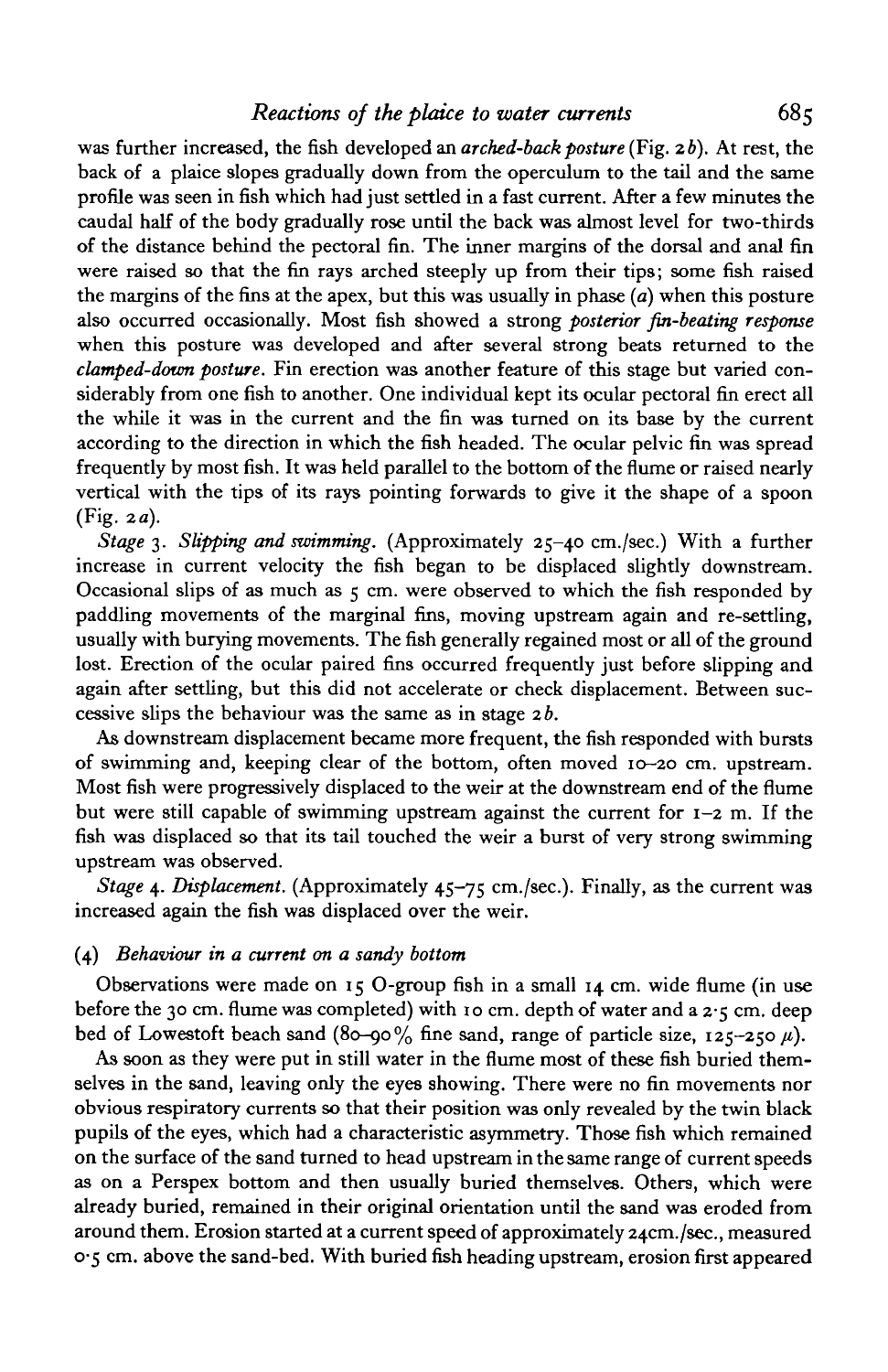as a small scour round the point of the jaw, which slowly advanced along the leading edge of the body to the apex of the fins. The fish then usually swam upstream. When small sand waves began to appear (stream speed approximately 20-25 cm./sec.) and moved slowly downstream, buried fish stayed put, allowing themselves to be completely covered while the wave passed over them. The sand was scoured away in some of the troughs between the waves exposing the bare Perspex bottom.

#### (5) *Behaviour in the dark*

Observations were made in the dark with an infra-red viewer. The flume room was completely blacked out with double blinds over the windows and curtains over the door. Sources of infra-red radiation (100 W. tungsten bulbs behind Pilkington OX 5



**Fig. 3. Outline drawings of plaice to show relation** *of posterior fin-beating response* **to direction of current**

filter glass) were mounted inside the supporting frame below the flume so that fish were observed against an 'illuminated' background. There is no evidence that fish can detect infra-red radiation (Duncan, 1956) and no observations were made that would suggest that plaice do so.

Fish on either a Perspex or a sandy bottom showed the same behaviour in the dark as in the light and orientated to face the current at speeds within the same range (Fig. 3). In the dark most fish swam more often than in the light and when touching the wall of the flume could swim upstream against the current. Fish in midwater were, however, displaced downstream, often swimming gently as they went, and heading in all directions. Some were displaced over the weir, others touched the weir plate or the wall near it and rapidly reorientated. At higher velocities fish on the bottom swam vigorously against the current (stage 3 above), while those in midwater were displaced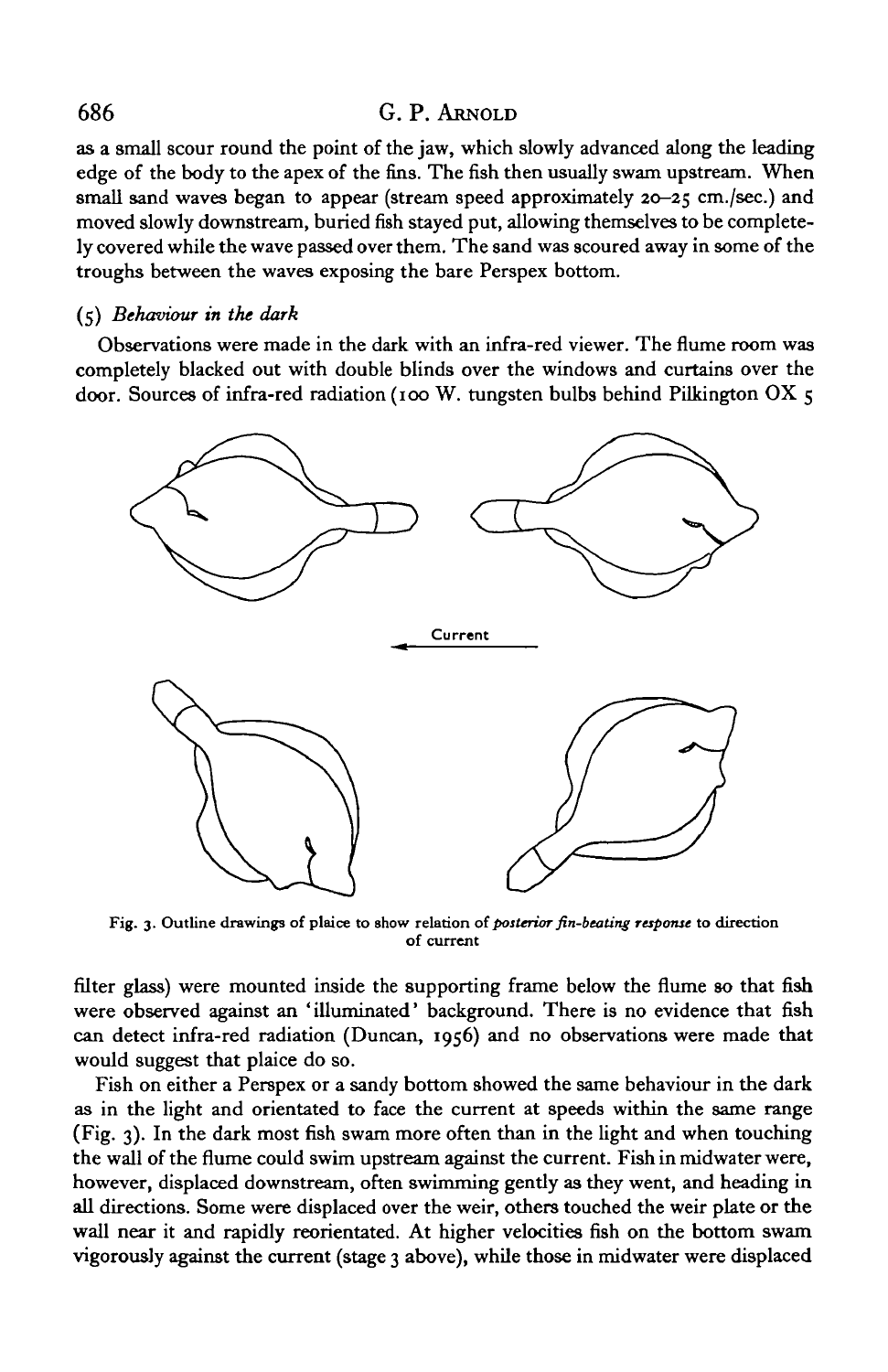over the weir. Fish released in midwater in the dark in a stream velocity of 40-50 cm./ sec. were swept downstream and did not orientate unless they touched the wall, or more usually, the bottom of the flume.

## (6) *Relation of behaviour on smooth Perspex bottom to current velocity*

In order to clarify the description given above and because there was a great deal of variation in the current velocity at which different fish showed the same response, each of the four stages of behaviour has been related to a range of velocities. The measured velocities at which 35 fish turned to head into the stream, began to swim against it and were finally displaced over the weir are shown in Figs. 4 and 5.



**Fig. 4. Current velocities at which plaice on a smooth Perspex bottom turned to head into the** current and anaesthetized fish heading upstream were displaced. O, Orientation in light;  $\triangle$ , orientation in dark,  $\bullet$ , Displacement of anaesthetized fish facing upstream.

There was no increase in orientation threshold with length, and for  $32$  of the  $35$  fish the velocity at which orientation occurred was in the range 0-8-8 cm./sec. Some plaice did not orientate until very much higher velocities and then only when they began to slip along the bottom. Several fish began to turn near the side of the flume but stopped when they touched the wall and lay heading diagonally downstream with a leading edge against the side. Sometimes a fish in this position backed away and turned to head into the current, but more often it swam on downstream against the wall and subsequently accomplished its turn in the opposite direction. In these circumstances the wall of the flume had an obvious guiding effect and delayed the initial orientation.

There was considerable variation in the current velocity at which fish began to swim against the current (Fig. 5), but O-group fish showed a tendency to swim at lower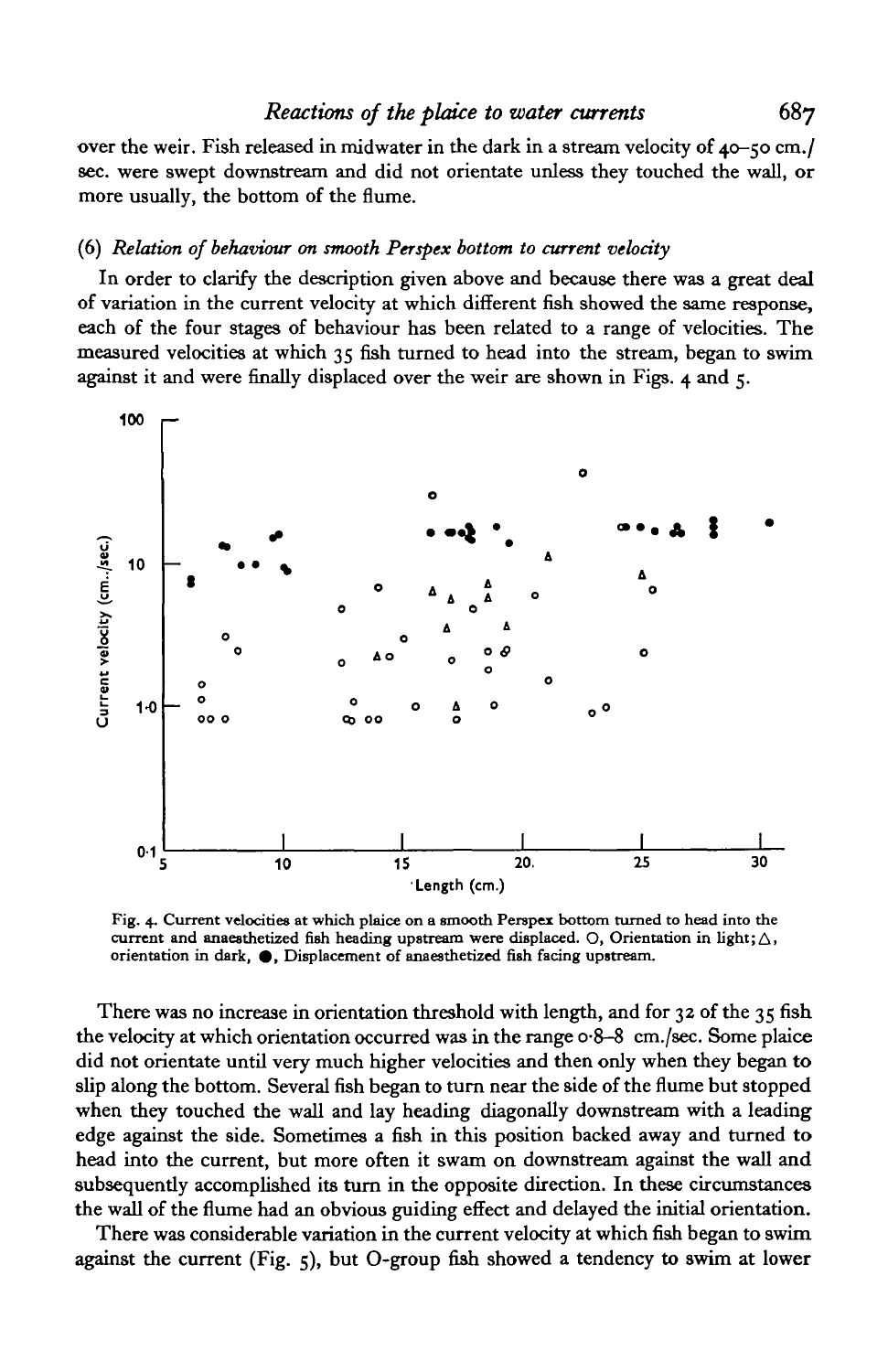current velocities than larger fish. The latter usually showed this behaviour only after they had begun to slip downstream along the bottom despite a vigorous *posterior finbeating response.* The current velocities at which fish were finally displaced downstream and over the weir are also shown in Fig. 5. These are mainstream velocities for fish which swam in midwater, but for those which swam along the bottom they were measured at the appropriate height. Again, there was considerable variation in the



Fig. 5. Current velocities at which plaice began to swim upstream and at which they were displaced from the flume. O, Beginning of swimming phase;  $\bullet$ , displaced over weir.

Table 1. *Ventilation rates of individual fish in still water and in a current of* 30 *cm.jsec.*

| Current speed (cm./sec.) |                                       |      |                                       |      |                                       |      |       |
|--------------------------|---------------------------------------|------|---------------------------------------|------|---------------------------------------|------|-------|
|                          |                                       |      |                                       |      |                                       |      |       |
| Fish                     | ۰                                     |      | 30                                    |      | Increase in                           |      |       |
| length<br>(cm.)          | Mean ventilation<br>rate (beats/min.) | 8.D. | Mean ventilation<br>rate (beats/min.) | 8.D. | mean ventilation<br>rate (beats/min.) |      | P     |
| 23.2                     | 28.5                                  | 1.2  | 34.2                                  | 2.0  | 5.8                                   | 5.9  | 0.001 |
| 25.0                     | 34.3                                  | o.8  | 45.5                                  | 1.8  | 11'2                                  | 17.8 | 0.001 |
| 26.6                     | 20.0                                  | 2.6  | 32.9                                  | O O  | 3.9                                   | 4.4  | O'OI  |
| 27.4                     | 28.4                                  | 1.6  | 38.9                                  | 6.7  | 10.5                                  | 4.9  | 0.001 |
| 20.2                     | 28.2                                  | 2.0  | 380                                   | 3.8  | o.8                                   | 7.2  | 0.001 |

vigour with which individual fish swam against the current and hence the displacement velocity. There seemed, however, to be a general increase from approximately 50 cm./sec. with  $6.5$  cm. fish to 70 cm./sec. with 25 cm. fish.

The change in respiratory movements observed in fish subject to a current after being in still water has been mentioned (p. 684). With increased movements, a greater volume of water was taken in and expelled per cycle and the rate of ventilation also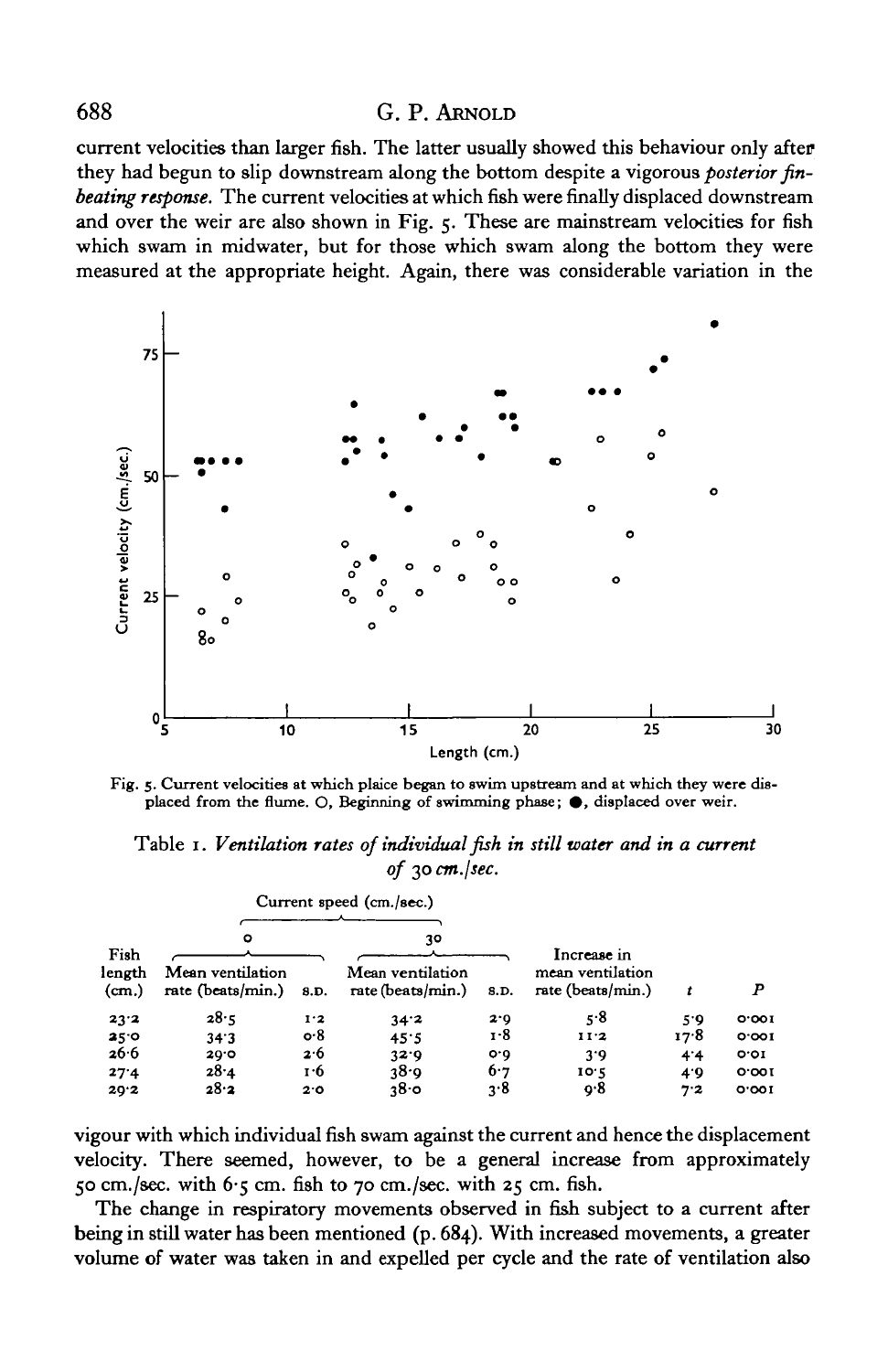Increased. The time taken for ten respiratory cycles was measured for five fish in still water and in a current of 30 cm./sec. There was a significant increase in mean ventilation rate (Table 1).

#### HYDRODYNAMIC FACTORS

The overall picture of the behaviour suggests that the plaice reacts to the current to avoid being swept away. It is therefore of interest to consider its behaviour in relation to hydrodynamic factors.



Fig. 6. Streamlines over a 32 cm. plaice in a current of 30 cm./sec. (at level of top of operculum) visualized by photographing cellulose acetate particles in a vertical beam of light (from photographs).

(1) *Streamlining.* The metamorphosed plaice is streamlined and its sagittal profile is very similar to that of an aerofoil. The effectiveness of the streamlining was observed by photographing flow patterns round a live fish resting on the bottom of the flume. A suspension of cellulose acetate particles was photographed as it passed through a vertical light beam (Ambiihl, 1959) positioned over a fish. The flume room was in darkness and an exposure of  $1/30$  sec. was used with an aperture of  $f_1$ -9 (Ilford HP 3) film). Fig. 6 shows that only when the fish faced upstream was it completely streamlined; otherwise turbulence developed on the lee side.

(2) *Anaesthetized fish.* Fish anaesthetized in MS 222 (Sandoz) were used as'models' to study the physical behaviour of the body form. When heading downstream, the tail was lifted by the current, first at the tip and then along the whole length, followed by the peduncle and the posterior part of the body until the fish was displaced just off the bottom. The head was lifted in the same manner when the fish was facing upstream and in this case the fish 'took off', climbing steeply up to the surface and at the same time being displaced. Gradually the angle of the body to the axis of the stream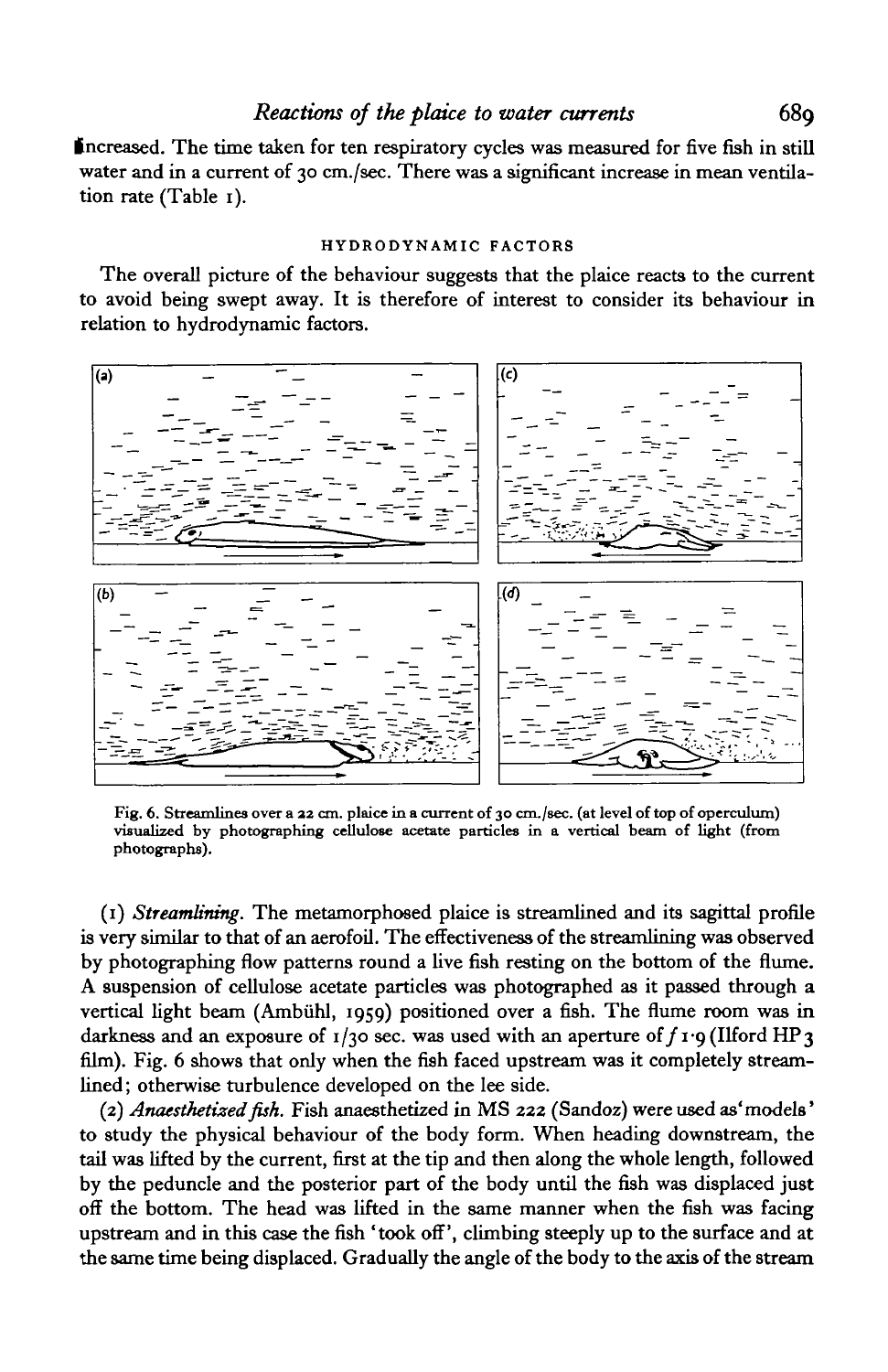increased until, when virtually standing on its tail, it stalled and fell back to the bottom, usually slipping sideways. Occasionally the head was turned downstream past the tail, with the fish resting on a cushion of water a few millimetres thick. The current velocities at which anaesthetized fish heading upstream were displaced are shown in Fig. 4. Fish heading downstream appeared to be displaced at lower velocities and for fish 24-30 cm. long the difference was shown to be significant (Table 2).

|                       | Current speed (cm./sec.)      |                               |  |  |
|-----------------------|-------------------------------|-------------------------------|--|--|
| Length (cm.)          |                               | Head upstream Head downstream |  |  |
| 26.4                  | 17.8                          | 11.5                          |  |  |
| 28.o                  | エフ・フ                          | 10.0                          |  |  |
| 30.3                  | 18.8                          | 10.0                          |  |  |
| 26.3                  | 16.5                          | 11.5                          |  |  |
| 28.0                  | 16.5                          | 13.2                          |  |  |
| 26.5                  | 16.5                          | 13.2                          |  |  |
| 24.8                  | 17.8                          | 13.4                          |  |  |
| 24.2                  | 17.7                          | 16∙1                          |  |  |
| 28.0                  | 20.0                          | 13.2                          |  |  |
| 25.5                  | 17.1                          | 13.9                          |  |  |
| Mean                  | 17.6                          | 12.8                          |  |  |
| Standard<br>deviation | $\mathbf{I} \cdot \mathbf{I}$ | 1.6                           |  |  |

|                                | Table 2. Current speeds at displacement of anaesthetized fish $(24-30$ cm.) |  |  |  |
|--------------------------------|-----------------------------------------------------------------------------|--|--|--|
| facing upstream and downstream |                                                                             |  |  |  |

 $t = 7.8$ ; D.F. = 18;  $P < \text{o}$   $\infty$ 0.

(3) *Undercurrents.* In a resting plaice the marginal fins make close contact with the bottom and on its dorsal side the fish has a complete fin curtain from tail to head, completed by the anterior extension of the fin (Cole & Johnstone, 1901). However, on the ventral side there is a gap extending from the jaw to the pelvic fins and leading under the body. When the fish is buried this gap will be filled with sand, but if the fish is not buried water can penetrate beneath it at this point. This was demonstrated by introducing a solution of potassium permanganate under the fish, the flow patterns being observed in mirrors suspended below the flume. A number 18 hypodermic needle was bent into an obtuse angle, so that its tip could be inserted just under the margins of the fins. The solution was injected gently to avoid disturbing the existing flow patterns. The patterns observed are shown in Fig. 7. Lying across the current with the anal fin upstream, the fish presented the largest gap in the protective fin curtain to the current. Dye injected here either flowed around the pectoral fin and out between the snout and dorsal fin or back along the inner margin of the anal fin. It was then either ejected by beating of the posterior part of the dorsal fin or, when this was clamped down, turned forward joining the broad stream from the peduncle along the inner margin of the dorsal fin to the head (Fig. *ja).* If the dorsal fin was lifted the current flowed directly across and the rate of flow was increased (Fig.  $7b$ ). With the dorsal fin upstream, the pattern was reversed (Fig. 7c). In both positions, small flows occurred between the rays of the upstream fin. With the fish heading upstream very little water penetrated beneath it as long as the marginal fins were pressed close to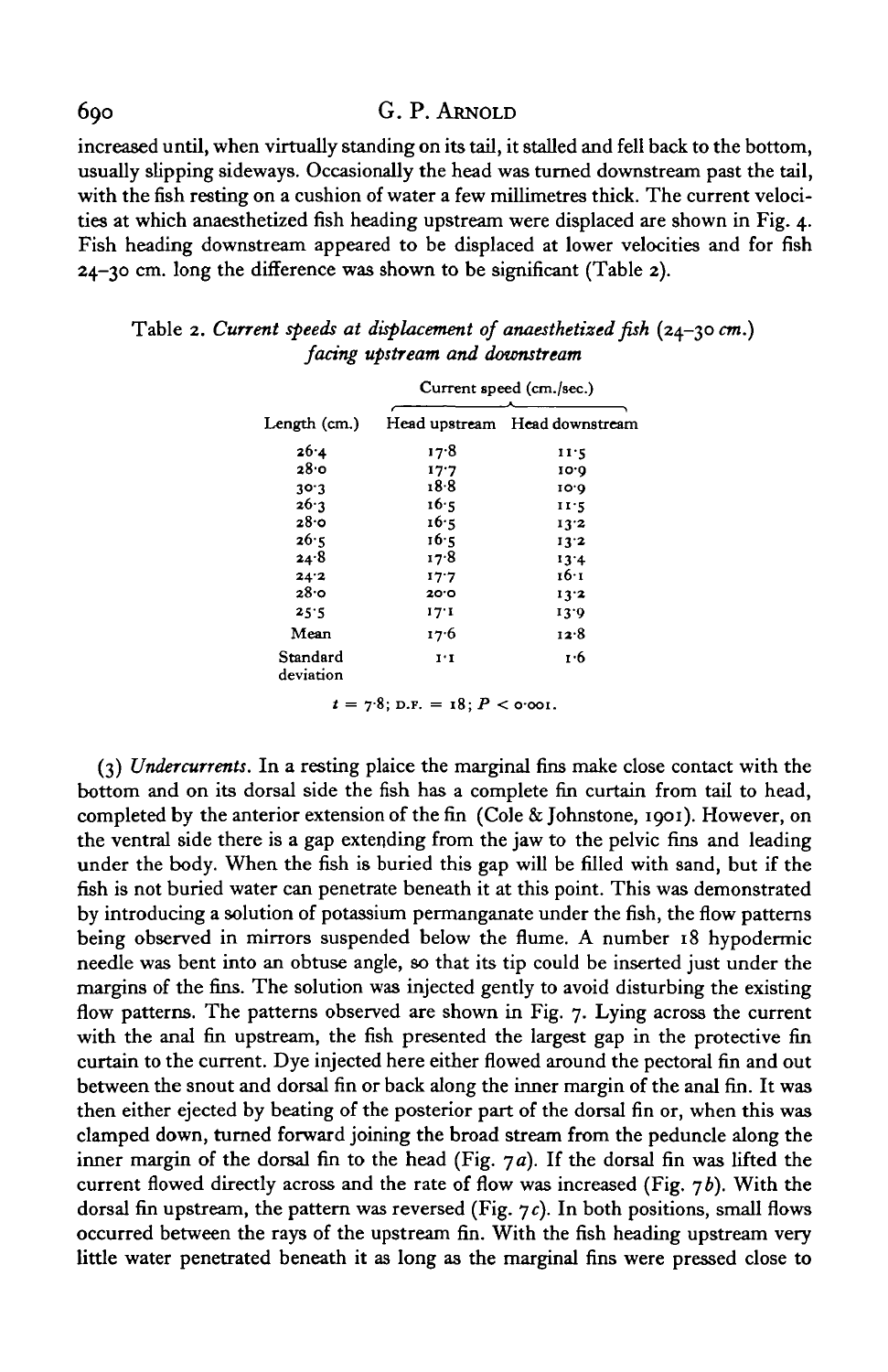the bottom; small flows moved slowly back and formed a swirl (Fig. 7 *d).* When the *posterior fin-beating response* occurred, the water was ejected downstream in bursts. If the fins were held open, and especially if the back was arched, a steady flow of water was observed under the fish (Fig.  $7e$ ). If the fish headed downstream, this flow pattern was reversed; the beating of the posterior parts of the marginal fins then ejected water



Fig. 7. Currents beneath a 22 cm. plaice on a smooth Perspex bottom, demonstrated by injecting potassium permanganate solution. Point of injection—d, *posterior fin-beating response*  $-p.f.-b.$ 

against the current (Fig.  $7f$ ). These observations demonstrated clearly that the function of the *posterior fin-beating response* was the removal of water from beneath the fish.

(4) *Asymmetric gill action.* Respiratory currents were also observed by injecting permanganate solution into the mouth. With a fish at rest in still water, dye was expelled entirely through the siphon of the ocular operculum. Only if the fish moved was dye also ejected from the underside operculum. Only the ocular side operculum was used by fish resting in a current on the bottom. This was so even when the venti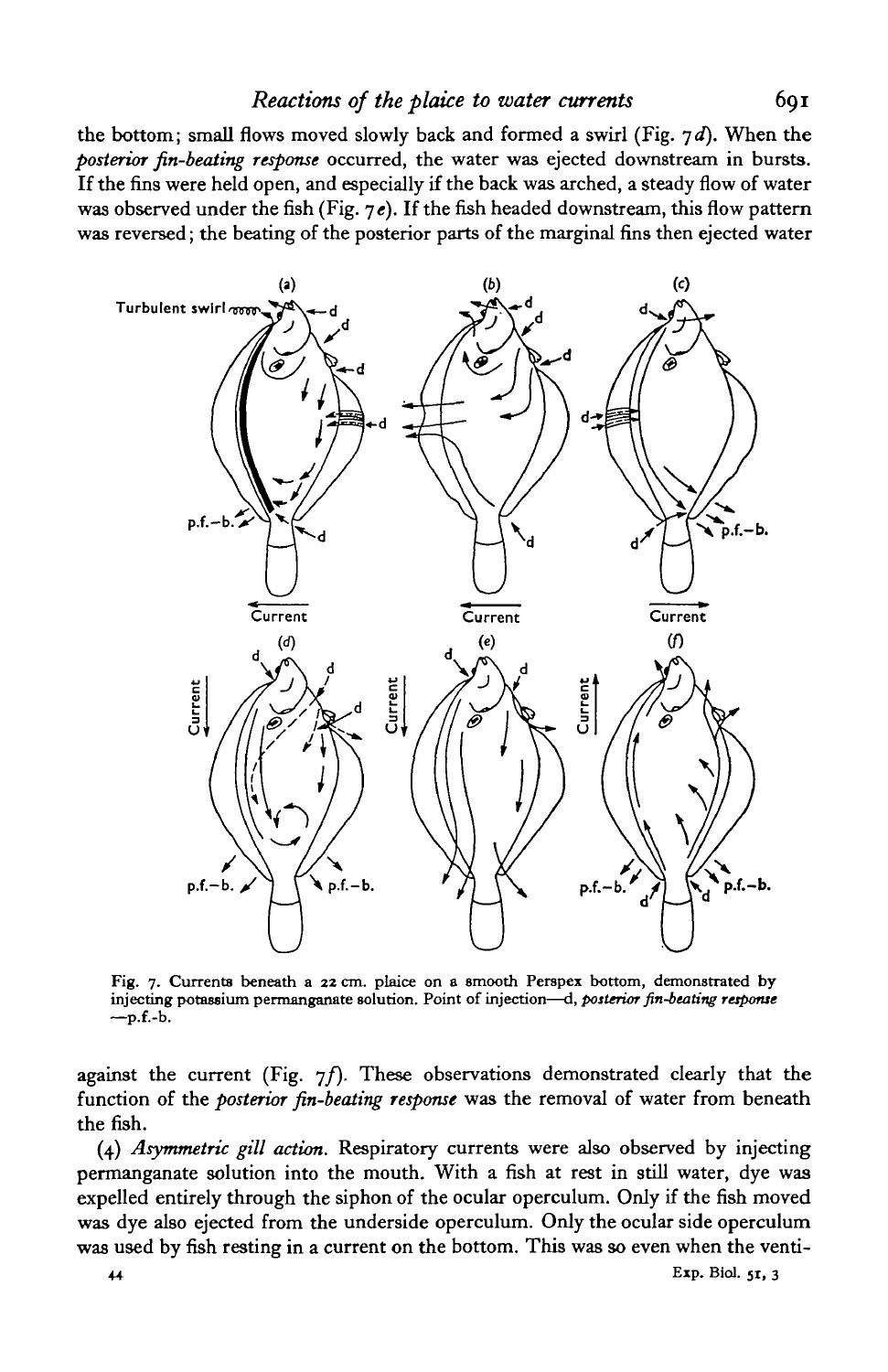lation movements were very large and the whole of the opercular opening, and not just the siphon, was in use.

(5) *Development of arched-back posture.* There was individual variation in the development of this posture and no simple relation was found between current velocity and the distance between the under-surface of the fish and the bottom. This distance was measured acoustically with a Mk 2b Ultrasonoscope using an immersion probe (type  $23/W/2\frac{1}{2}$ ) held vertically above the fish at a frequency of 5 MHz. The most accentuated postures appeared at relatively low velocities in stage *z{a)* of the behaviour, but at higher velocities the continuous pumping action of the *posterior fin-beating response* prevented the ocular surface rising so high. Fish of about 25 cm. length maintained the under-surface approximately  $\circ \circ$ ; cm. off the bottom by continuous beating of the fins. Even at maximum arching, the tips of the marginal fin rays could still touch the bottom, although portions of the fins were sometimes raised. One fish 29 cm. long showed a maximum height above the bottom of  $I<sup>6</sup>$  cm. at a current speed of 17 cm./sec. The most important feature of this posture was its gradual development, which appeared to be quite passive in contrast to its rapid and active removal by the *posterior fin-beating response.*

## **SENSORY MECHANISM**

The rheotropic behaviour of plaice in midwater disappeared in the dark, indicating that this was an optomotor response, as Lyon (1904) originally showed for *Fundulus.* On the bottom in the dark, however, orientation still occurred, showing that a tactile stimulus alone could elicit this response. This was in agreement with Dykgraaf's (1933) findings for blinded minnows, but the tactile stimulus to which his fish responded arose from their displacement when in contact with the bottom or sides of the tank. Plaice, however, headed into the current at a velocity well below that at which anaesthetized 'model' fish were displaced, suggesting that slipping of the fish along the bottom was not an essential stimulus for orientation. Experiments were therefore made with water jets to see if fish on the bottom would respond to the direct stimulus of the water flow.

A continuous fine jet of sea water was used to test the responses of 10 fish (10-20 cm. length) in a small Perspex tank  $(60 \times 30 \times 12 \text{ cm}$ . depth of water). A false floor perforated with small holes (o.6 cm. diameter at  $1.3$  cm. centres) was used to study the reaction to jets from the eyeless surface. All fish responded in the same way and the only variable factor was the force of the jet required to elicit the response; this increased with the size of the fish but no attempt was made to measure it.

Three areas were found on the ocular surface where stimulation produced a behavioural response. These were the two leading edges of the body on each side of the head, as far back as the dorsal and anal fins (Fig. 8) and the tail. The sensitive region on each side of the head was confined to a small area above and below the leading edge itself, and stimulation produced a slow *posterior fin-beating response.* This also occurred if the right nasal papilla (Fig. 8) was stimulated, and in some fish was then accompanied by erection of the ocular pelvic fin. A strong jet on the papilla elicited the fully erect spoon-shaped posture of this fin described above. The most striking response was obtained when a jet of water was played on the tail. Stimulation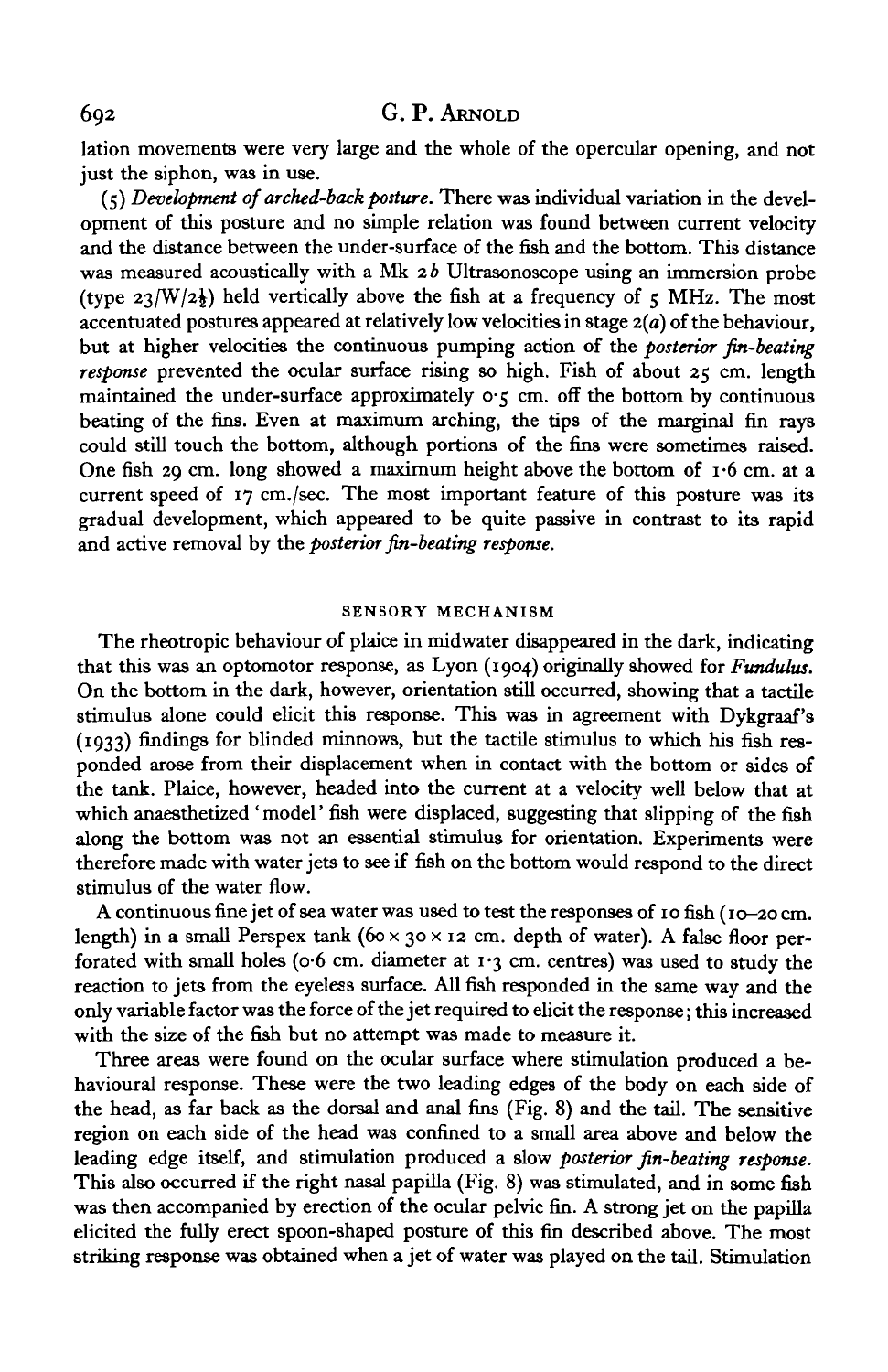of its top or tip resulted in its rapid closure and a strong fin-beating response; it was particularly sensitive to a jet directed horizontally from behind. No response was obtained from stimulation of other parts of the ocular surface; jets were directed at the lateral line, the eyes, fin rays and into the opercular siphon without effect. The undersurface of the tail was also found to be very sensitive but stimulation of the rest of the



Fig. 8. Head of plaice to show hyomandibular and supra-orbital canals, nasal papillae and the areas whose stimulation by water jets elicited a behavioural response. These areas are indicated by brackets, (a) Ocular surface, *(b)* anterior view. Position of sensory canals taken from Fig. 23 of Cole & Johnstone (1901).

surface generally produced no response. Occasionally, after persistent stimulation a slight beating of the marginal fins occurred when the jet was directed at them.

Since stimulation of these areas by water jets elicited the same behavioural responses that were shown in a current, it can be concluded that they are the main areas which respond to the tactile stimulus of the current. A shearing stimulus between the fish and the bottom may therefore not be involved in the detection of the current.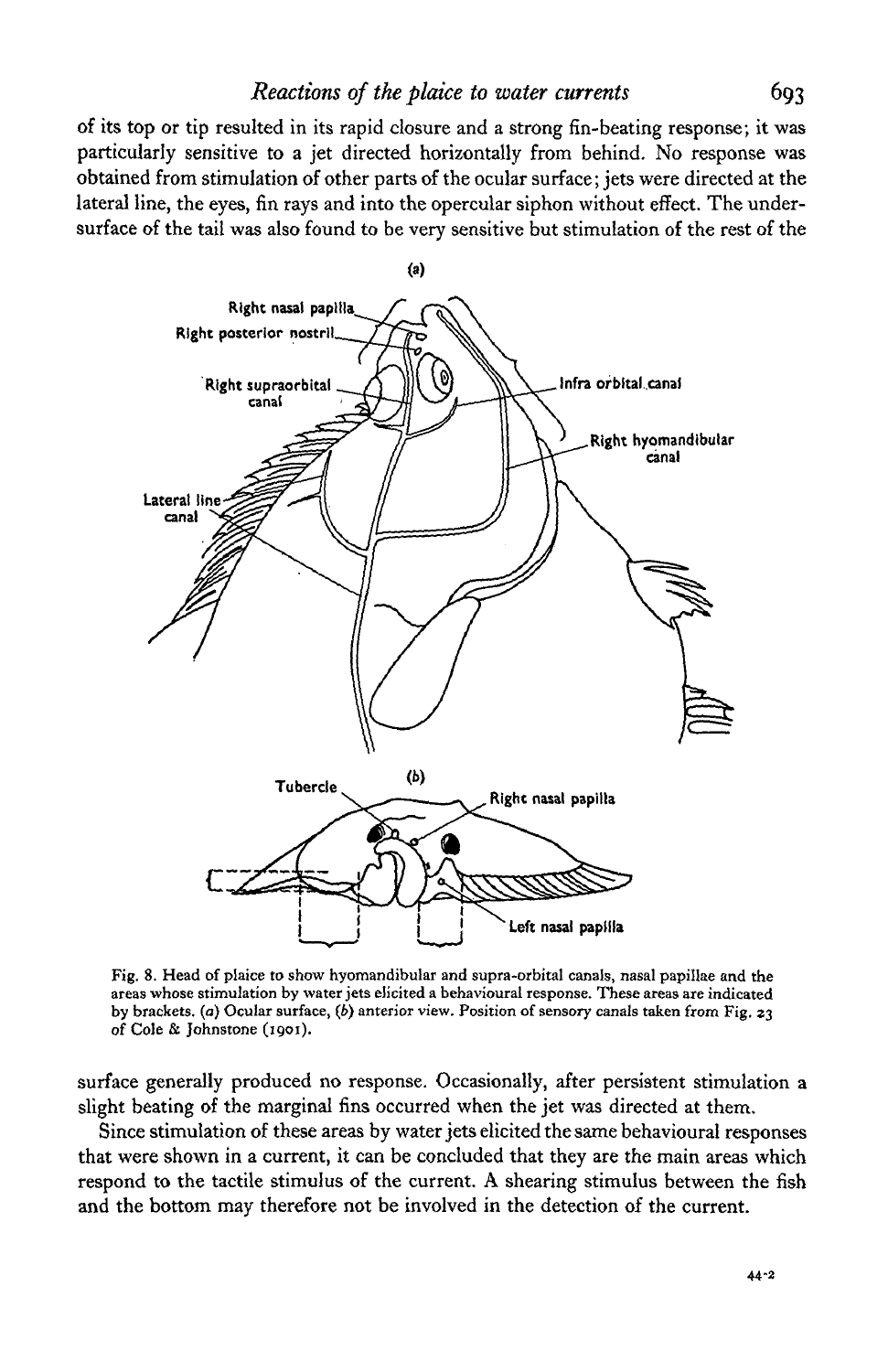#### DISCUSSION

Despite an extensive literature on rheotropism little is known about the thresholds for the response. Velocities at which plaice orientated to the current ranged mainly from  $\sigma$ -8 to 8 cm./sec. and these values agree quite well with Dykgraaf's (1933) observation that a velocity of 4-5 cm./sec. was required to produce an orientated response of blind minnows (*Phoxinus phoxinus*) in contact with the bottom. They are higher, though, than those of  $o_4$ - $o_5$  cm./sec. arrived at statistically by Gregory & Fields (1962) for juvenile silver and Chinook salmon *(Oncorhynchus kisutch* and *O. tshawytscha),* which were blinded or observed in the dark. Three authors have given measurements of thresholds for optomotor responses. Harden Jones (1963) found that several marine fish *(Clupea harengus* L., *Osmerus eperlanus,* L., *Gadus morhua* L., and *G. luscus* L.) responded to a striped background moving at 1-2 cm./sec. These results agree well with those of Houston (1959), who found that a speed of  $2-\gamma$  cm./sec. evoked a mild response in chum salmon fry (O. *keta),* and Brawn (i960), who found that herring *(C. harengus)* held captive in a cage suspended in a tidal current responded to currents of 3-9 cm./sec. The lowest published threshold is 0-02 cm./sec. for an optomotor response by a pike (Harden Jones, 1958).

The behaviour of plaice in heading into the current appears to be adaptive in several ways. First, it has been shown that in this orientation it is streamlined; it will therefore offer minimum resistance to the current and need minimum effort to maintain position. This is confirmed by the observation that anaesthetized fish heading upstream are displaced at a significantly higher velocity than those heading downstream. Secondly, if the fish heads downstream, the tail is very vulnerable and easily lifted by the current. Thirdly, the *posterior fin-beating response* is most efficient in removing water from the under-surface when the fish heads upstream, because both fins are used and the ejected water is carried away by the current. The efficiency of this response in ejecting water astern is high since the resultant force is parallel to the direction of expulsion; the posterior parts of the marginal fins have the same position as the median fins of the balistid fish *Monocanthus hispidus* (Harris, 1937). Fourthly, if the fish is displaced it can more readily recover its station by free-swimming when it heads upstream. Finally, the asymmetric opercular action avoids exhaling a respiratory current beneath the fish, which would tend to lift it off the bottom. Schmidt ( $1915$ ; in Norman, 1934) has pointed out the disadvantages of this in still water; it would be even greater in a current. Yazdani & Alexander (1967) have described the existence of a channel connecting the two opercular cavities in flatfish which allows water to flow equally over both sets of gills and be expelled through the ocular operculum only. It would appear to be hydrodynamically advantageous for the fish to head into the current, but one possible disadvantage of this may be the development of the *arched-back posture.* This appeared to be produced not by the fish itself but by the lift effect of the water flowing over its streamlined shape. Water then gradually flowed in under the fish to fill the resulting space, collecting there for as long as the marginal fin curtain was held against the bottom.

Sensitivity of the skin all over the body to the stimulus of the current is likely and could only be excluded if the tactile sense were removed entirely. It is evident, though, that the sense organs used by the plaice in detecting currents are grouped primarily in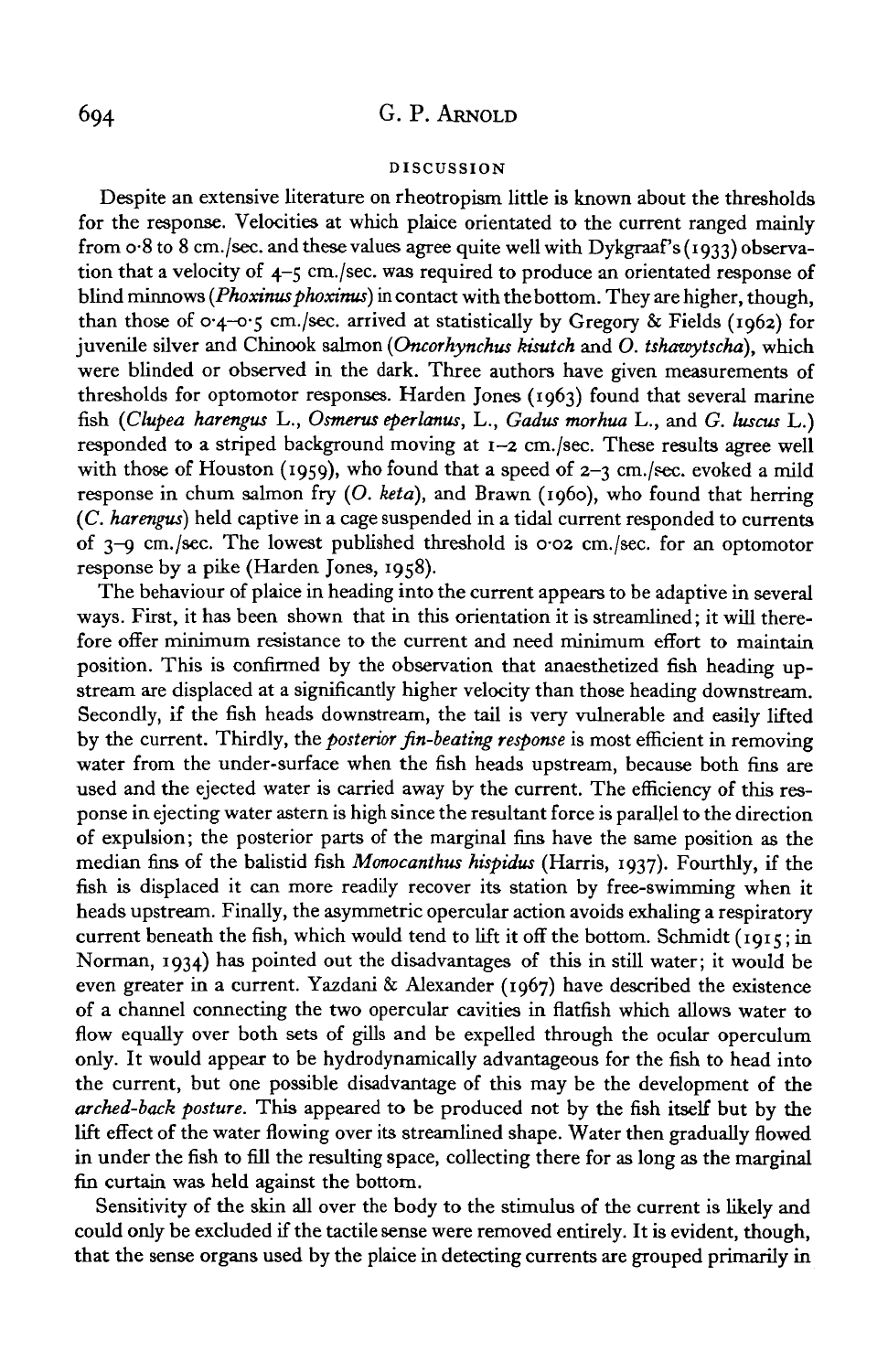the three areas described, and the distribution of these is striking. They are all places where there is no protective fin curtain and where water is most likely to penetrate beneath the fish. When the fish is buried in sand the area around the right nasal papilla may be exposed as well as the eyes, so that it is likely to be important in current detection. Dykgraaf (1933) showed that the lateral line played no part in the tactile orientation of blind minnows *(Phoxinus phoxinus)* to a current, although it was the informative sense organ in midwater orientation to jets of water. It is evident that although the lateral line of the plaice can detect water jets, it similarly plays no part in the rheotactic behaviour. It must be pointed out, though, that two canals are present in the sensitive areas of the head (Fig. 8). The hyomandibular canal runs along the right-hand leading edge of the body on both ocular and eyeless surfaces, and the right supra-orbital canal and vestiges of the left lie in the region of the right nasal papilla (Cole & Johnstone, 1901).

With no observations of its behaviour in the sea and very little information on the speeds of bottom currents, it is impossible to evaluate fully the importance in the ecology of the metamorphosed plaice of its response to currents. Few observations of nearbottom current speeds have been made on or near grounds where plaice occur. Carruthers (1962), using a jelly bottle technique, recorded speeds from 20 to 120 cm./ sec. at 15 cm. off the bottom on Caister Shoal, off Great Yarmouth; Jones, Kain & Stride (1965) similarly measured a speed of  $\tau_1$  cm./sec. at 30 cm. off the bottom on Warts Bank, Isle of Man. McCave (personal communication) has calculated current speeds of up to 40-50 cm./sec. at 10 cm. above the sea-bed in the region of the West Hinder Bank in the southern North Sea. He measured speeds at four levels between 30 and 160 cm. above the bed and extrapolated on a logarithmic curve fitted to the results. There are still, however, no direct measurements in the vital few centimetres immediately above the bottom. In addition to tidal currents, the sea-bed of the continental shelf is subject to considerable wave action, and Stride (1963) gives a calculated value of 103 cm./sec. for the strongest oscillatory current. This figure referred to a force 10 gale in 90 m. depth of water in the English Channel. It is clear even from this scanty information that the combined effect of tidal and oscillatory currents must be an important environmental factor in the life of the plaice on the sea-bed.

It has been argued (Verwey, 1958) that the plaice uses tidal currents to obtain directional clues on migration, and the present observations show that plaice can detect the direction of a current as slow as 1 cm./sec. However, the observed rheotropic behaviour may be significant as a compensatory reaction to a physical factor of the environment and may not be involved in migration. Lyon's (1904, p. 160) conclusion that rheotropism in fishes is a form of compensatory motion which explains orientation, but not migration, should be stressed in this connexion.

#### SUMMARY

1. Observations were made on the reactions of plaice (2-28 cm. length) to water currents in a small flume (30 x 32.5 x 550 cm.), and a behaviour pattern is described.

2. At a threshold velocity fish turned to face upstream, usually showing burying movements or a *clamped-down posture.* With increasing current velocity they remained on the bottom, showing a *posterior fin-beating response.* Fish displaced by the current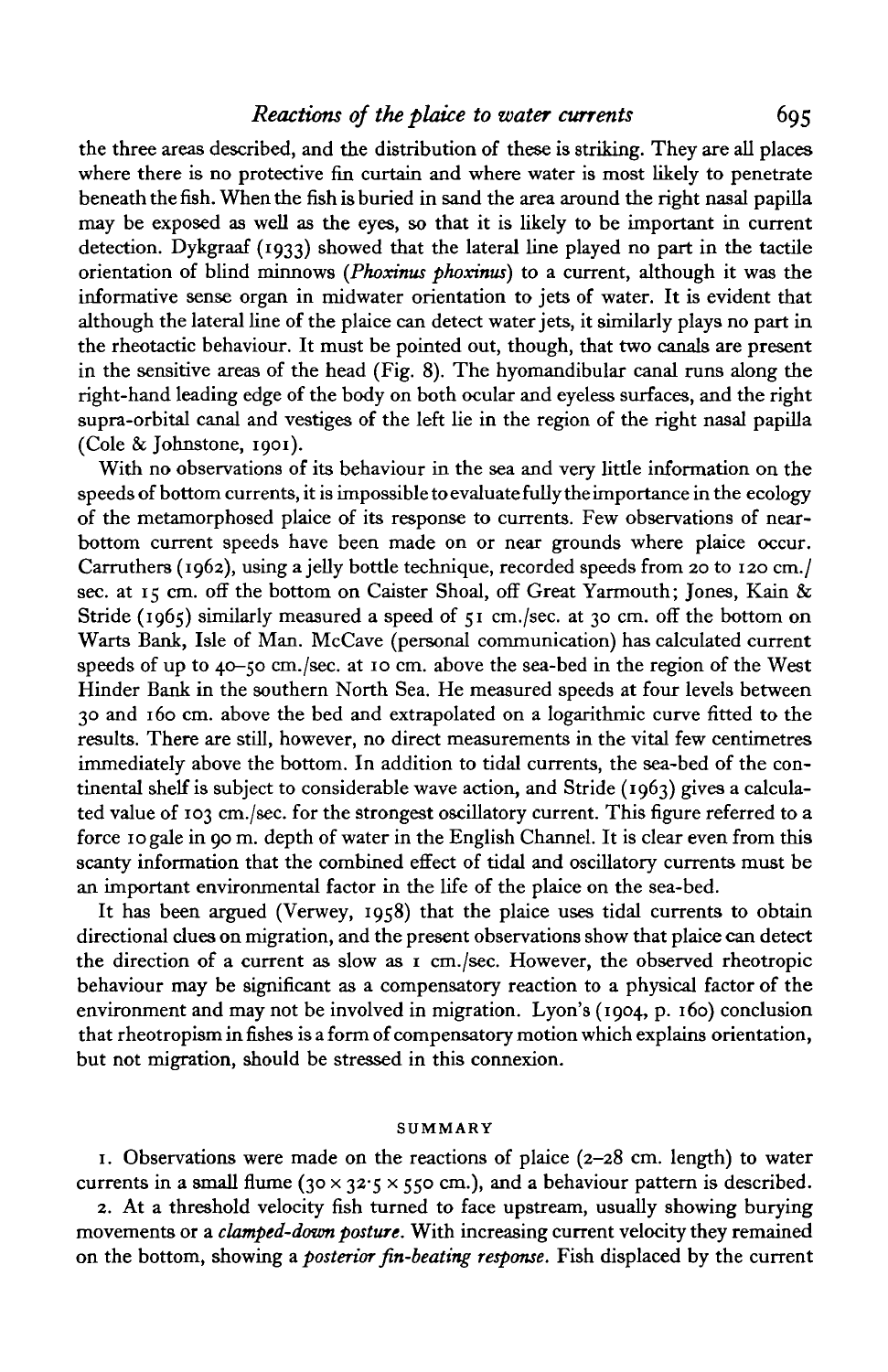reacted firstly by moving upstream on the bottom and re-settling and at higher velocities by bursts of swimming in midwater. A velocity was finally reached at which each fish was displaced downstream over the weir.

3. On a sandy bottom small buried plaice did not usually react to the current until the covering layer of sand was eroded away.

4. Observations with an infra-red viewer showed that although the typical optomotor response shown in midwater disappeared in the dark, behaviour on the bottom remained the same as in the light.

5. The lowest velocity at which fish turned to face the current was o-8 cm./sec. and most fish orientated at a velocity below 8 cm./sec.; there was no increase in threshold velocity with length. There was great variation in the velocity at which individual fish were finally displaced, but there was a general increase with length from  $50$  to  $70$ cm./sec.

6. A displacement velocity was found for an aesthetized fish  $(24-30 \text{ cm. length})$ heading upstream, which was significantly higher than for those heading downstream.

7. Photographs of the flow patterns over live fish on the bottom showed that they were most effectively streamlined when heading directly upstream. Injection of dye showed that water penetrating beneath the fish was ejected by the *posterior fin-beating response,* and that the operculum of the ocular surface only was used to exhale water from the gills.

8. Experiments with water jets demonstrated three areas whose stimulation elicited a behavioural response shown in the current. These were the leading edges of the body on either side of the head, including the right nasal papilla, and the tail.

9. The results are discussed in relation to the ecology of the plaice and the contranatant theory of fish migrations. It is concluded that the observed behaviour is hydrodynamically advantageous in maintaining station on the sea-bed.

#### **REFERENCES**

- AMBOHL, H. (1959). Die Bedeutung der Strömung als ökologischer Faktor. Schweiz. Z. Hydrol. 21 (2),
- 133–270.<br>ARNOLD, G. P. (1969). A flume for behaviour studies of marine fish. *J. Exp. Biol.* 51, 671–79.<br>BRAWN, V. M. (1960). Underwater television observations of the swimming speed and behaviour of
- **captive herring.** *J. Fish. Res. Bd Can.* **17 (5), 689-98. CARRUTHERS, J. N. (1962). The easy measurement of bottom currents at modest depths.** *Civ. Engng*
- 
- publ. Wks Rev. 57, 483–6.<br>COLE, F. J. & JOHNSTONE, J. (1901). Pleuronectes (The Plaice.) Rep. Lancs. Sea-Fish. Labs Appendix,<br>L.M.B.C. Memoirs VIII, 252 pp.<br>DUNCAN, R. E. (1956). Use of infra-red radiation in the study of
- 

*Fish Wildl. Sent. Fisheries* **170, 1-16. DYKGRAAF, S. (1933). Untereuchungen Uber die Funktion der Seitenorgane an Fischen.** *Z. vergl.*

- GREGORY, R. W. & FIELDS, P. E. (1962). Discrimination of low water velocities by juvenile silver (Oncorhynchus tissuich) and Chinook salmon (Oncorhynchus tissuich). Tech. Rep. Sch. Fish. Univ.
- Wash. 52, 1-58.<br>HARRIS, J. E. (1937). The mechanical significance of the position and movements of the paired fins in<br>the Teleostei. Pap. Tortugas Lab. 31, 173-89.<br>HOUSTON, A. H. (1959). Locomotor performance of chum salm
- 
- 
- JONES, F. R. HARDEN (1958). Reactions of fish to stimuli. *Proc. Indo-Pacif. Fish. Coun.* 3, 18–28.<br>JONES, F. R. HARDEN (1963). The reaction of fish to moving backgrounds. *J. Exp. Biol.* 40, 437–46.<br>JONES, N. S., KAIN, J.
- **of Man.** *Mar. Geol.* **3, 329-36.**